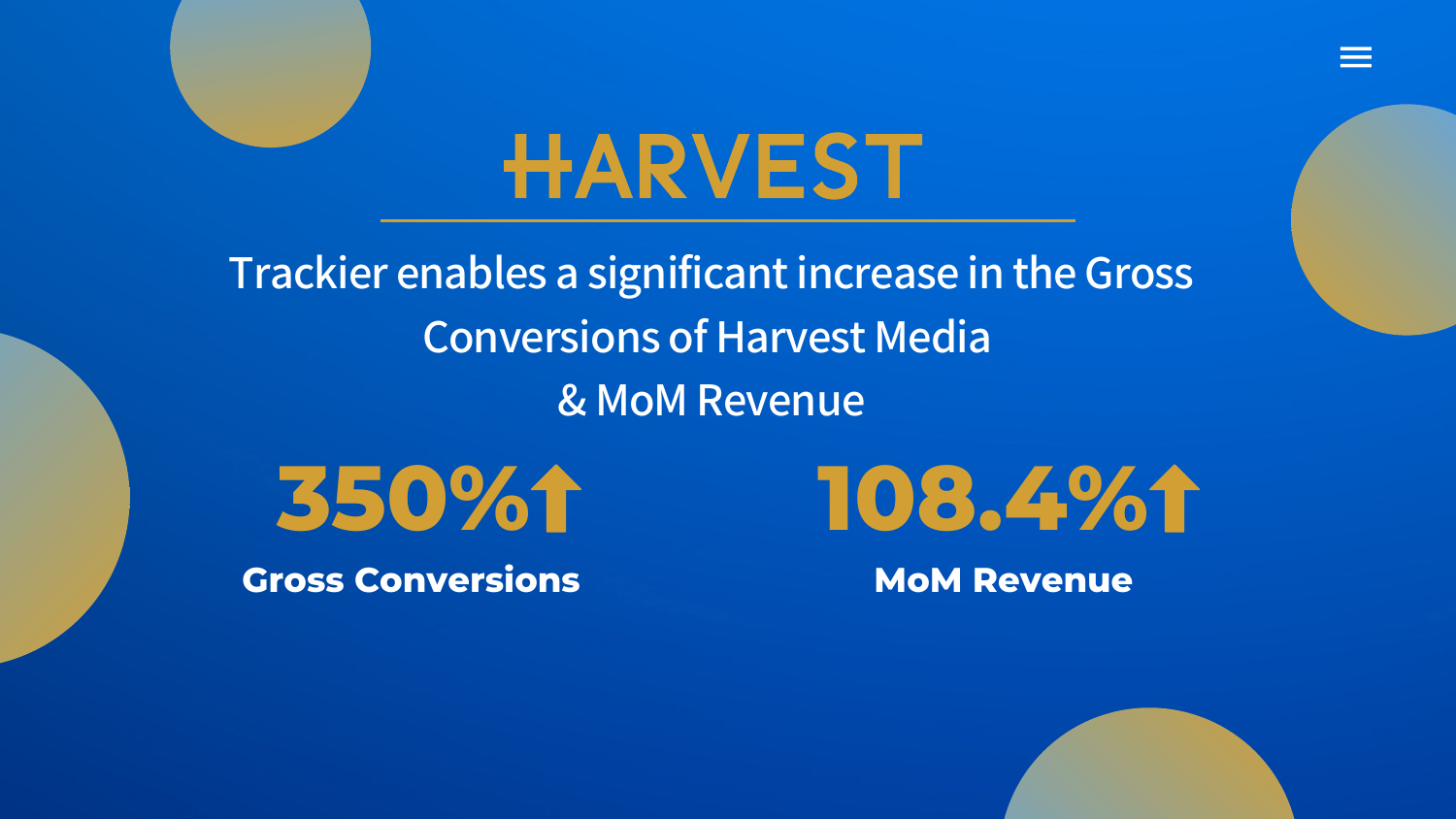## **About The Client**

Harvest Media is a leading market intelligence platform that leverages crowdsourced consumer feedback and machine learning processes to uncover actionable, real-time insights for businesses.

Harvest Media provides the highest quality service when it comes to mobile user acquisition. They provide the highest quality and transparent traffic from reliable sources + directly integrated in-app sources.

They are known for their efficiency in detecting and fighting fraud before it ever reaches their clients. Their incredible team provides services for impression tracking, video ads, and native ads.

Grown tired of mobile fraud, poor quality of offered services, and lack of effective technology on the market, their team of industry experts is out to revolutionalize the mobile performance marketing industry for good.

With lots of automated anti-fraud filters, daily optimizations, full control, and transparency of their traffic there is very little margin for error.

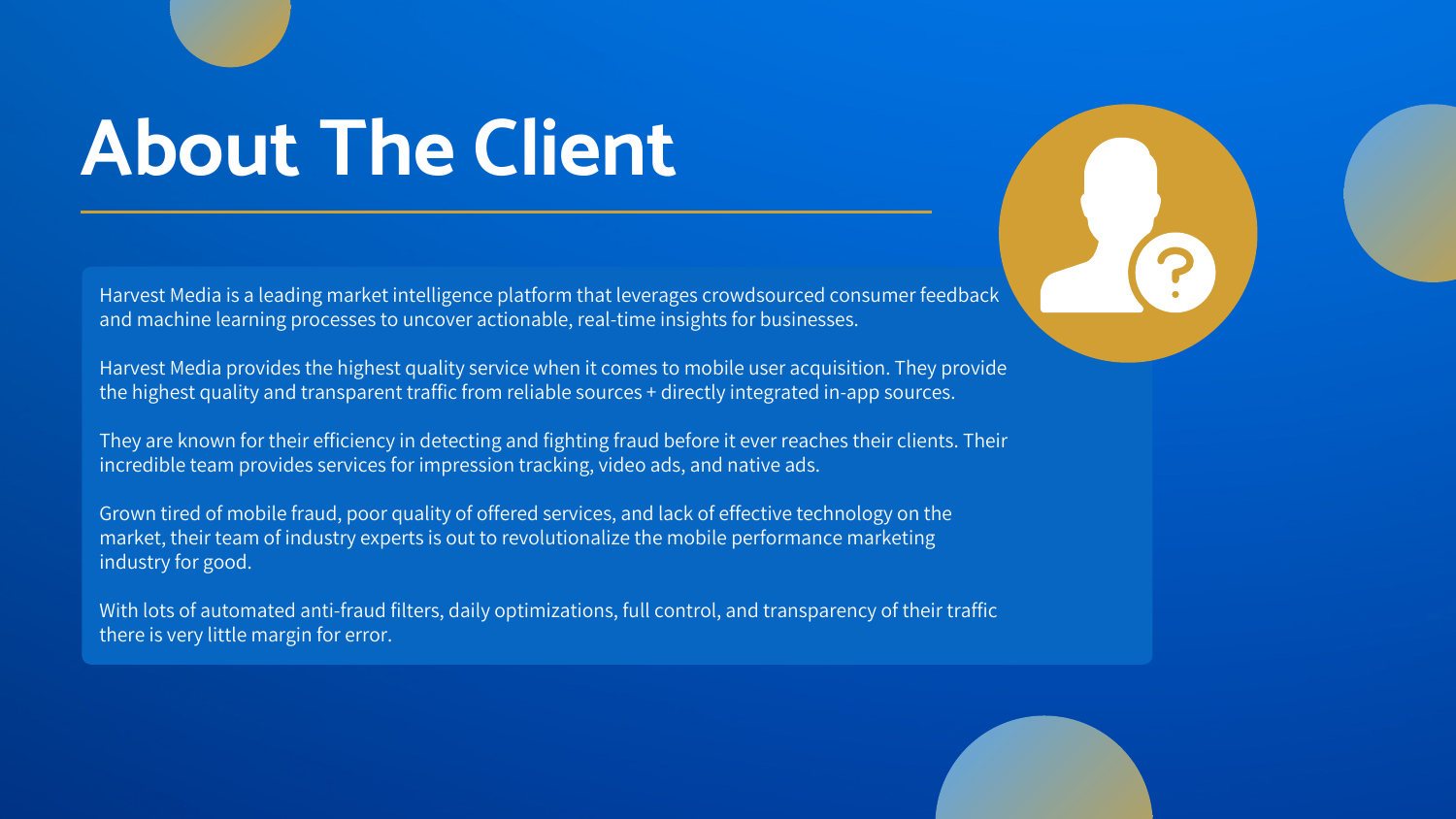# **The Business Challenge**



**The challenges that Harvest Media was facing:**

- 
- 
- 

• They were facing targeting issues, specifically country-specific targeting and payout rule targeting where they needed to pay the publishers for only specific countries or cities. Device ID targeting was another challenge they needed help with.

• No robust payout management system meaning no features w.r.t goals and default conversions.

API support to export our data into various BI tools and provide analytical solutions to their clients.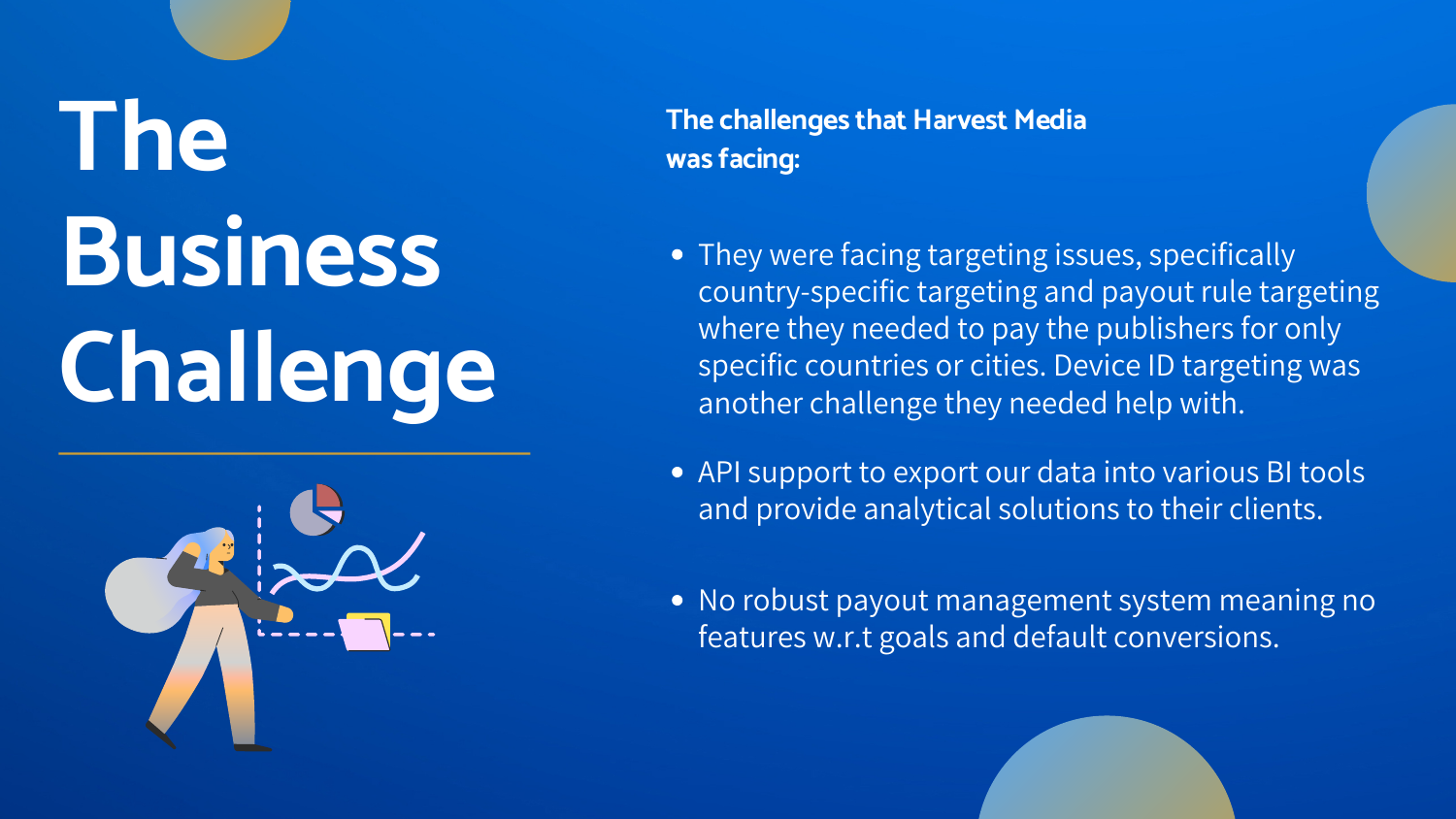Our advanced targeting implementation allowed for new rules and bulk uploading functionalities which helped Harvest Media to work faster and more efficiently. Moreover, they can now upload and work in bulk device IDs that need to be blocked or allowed for publishers.

#### **How Trackier Helped**



**01**

**02**

**03**

API end-points were created to fetch each and every point of the data set from Trackier.

Their payout management system was updated with probabilistic tracking settings so they could record conversions without click IDs. New settings were defined in the system to record conversions through Clicks and Impressions both in the same campaign.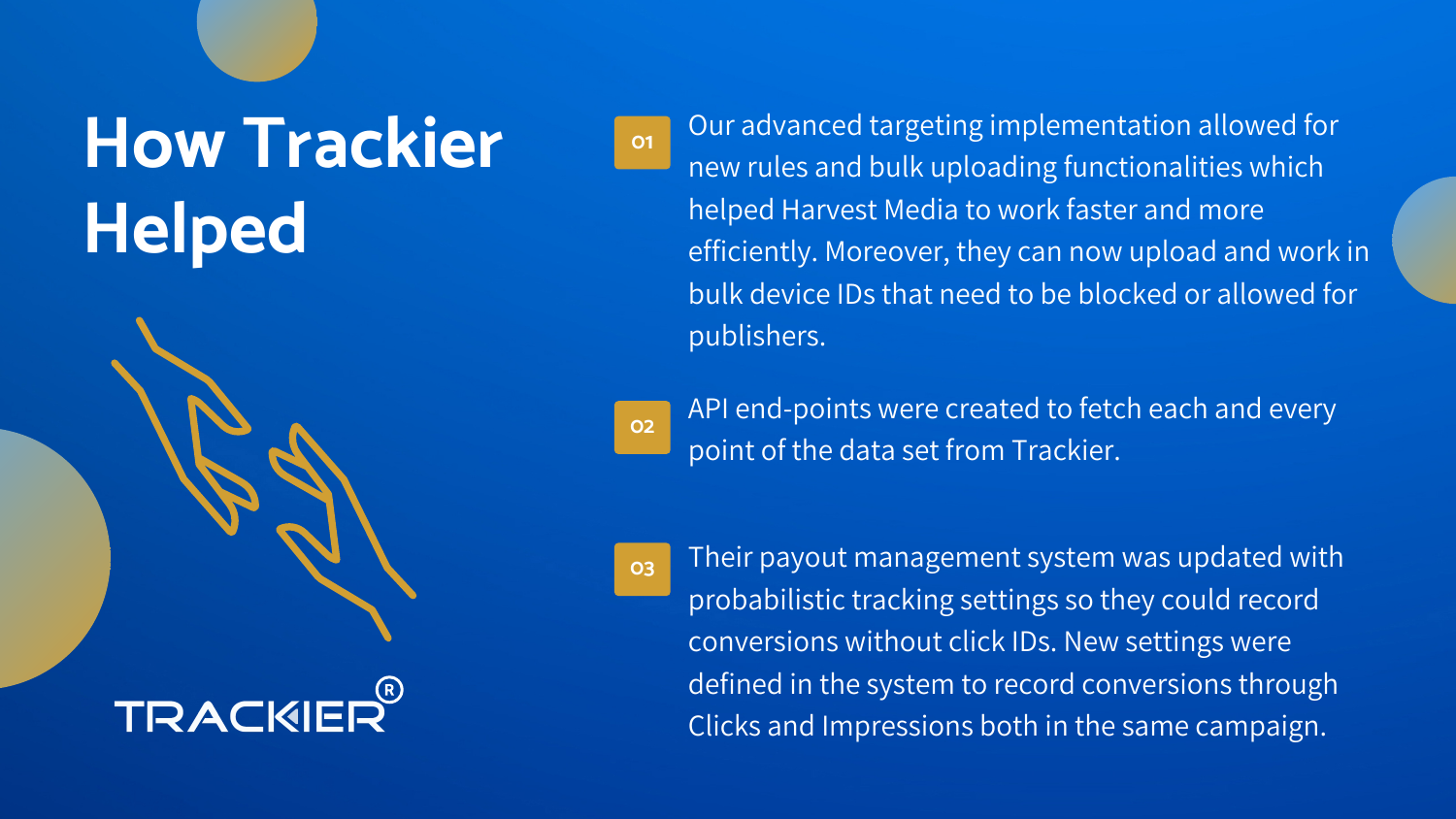#### **350% Increase in Gross Conversions**



### **What Trackier was able to achieve for Harvest Media**

**Increased Conversion Rate**

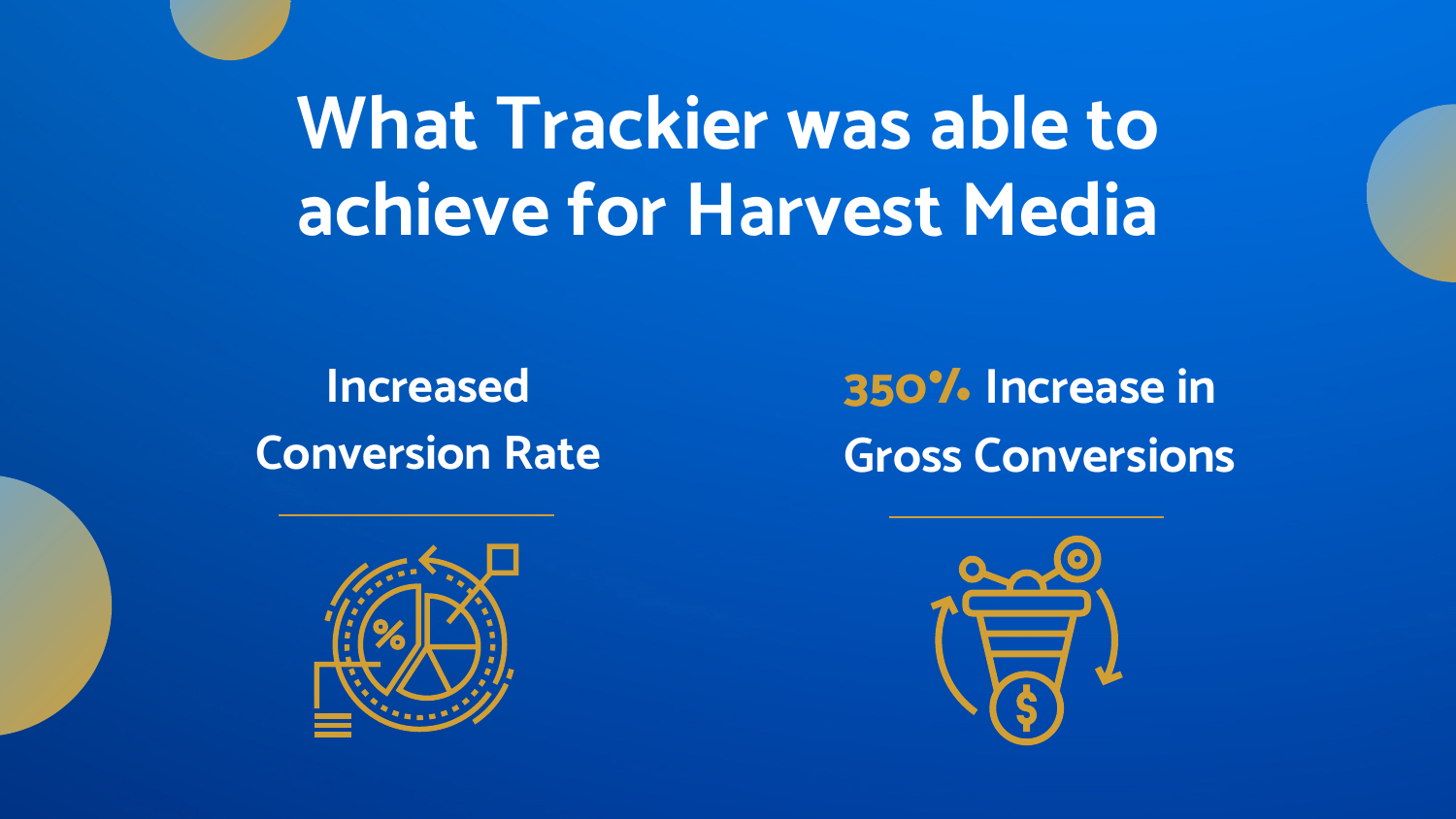### **What Trackier was able to achieve for Harvest Media**

**Increased Gross Revenue of 71.69 % every Month**



**Increased Gross profit of 108.4% every Month**

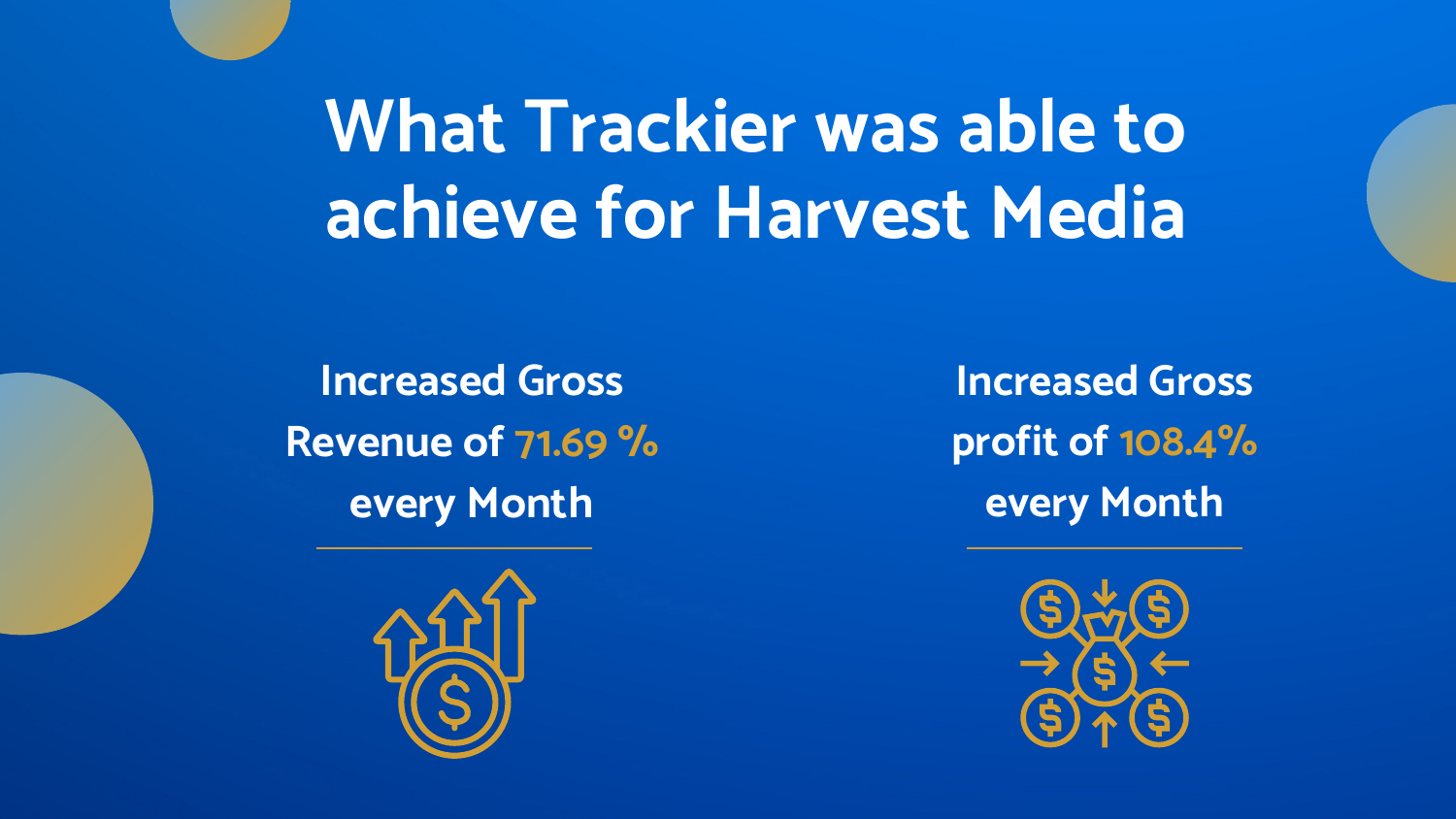**– Dimitris Chadiarakos, Associate Account Director EU**



"Trackier has helped us track all our campaigns a lot more efficiently and at a lower cost when compared to other tracking platforms we have used, helping us reach our yearly targets. Their customer support and assistance in special requests are always prompt and effective. "